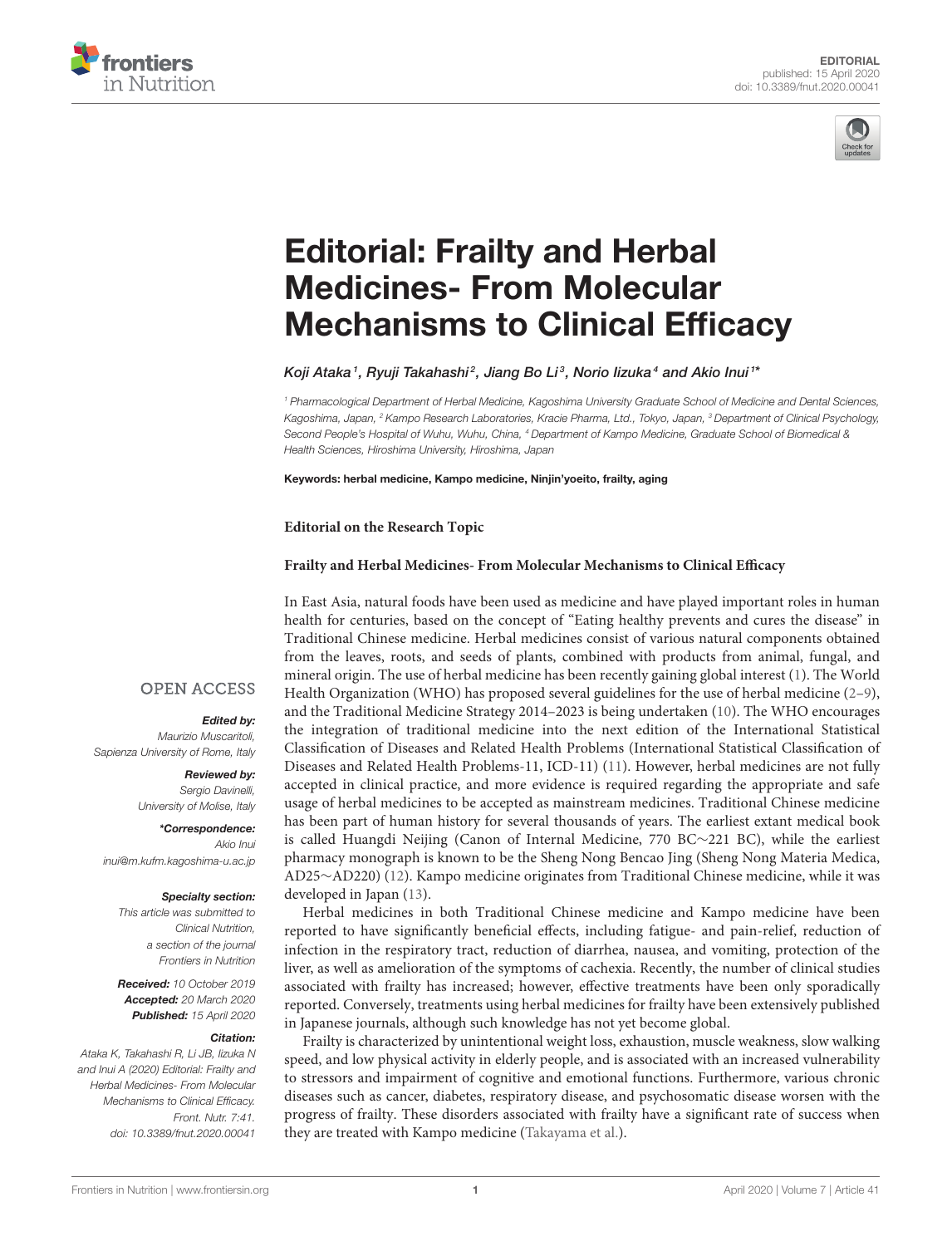<span id="page-1-0"></span>

|  |  | <b>TABLE 1</b>   Herbal medicines in basic studies of present Research Topics. |  |  |  |  |  |
|--|--|--------------------------------------------------------------------------------|--|--|--|--|--|
|--|--|--------------------------------------------------------------------------------|--|--|--|--|--|

| Name                                                              | <b>Models</b>                                                                                          |                   |
|-------------------------------------------------------------------|--------------------------------------------------------------------------------------------------------|-------------------|
| Lumbrokinase from<br>Lumbricus rubellusn                          | Myocardial ischemia-reperfusion<br>injury in rats                                                      | Wang Y.-H. et al. |
| Li-Ru-Kang                                                        | Hyperplasia of mammary glands<br>in rats                                                               | Wei et al.        |
| Jinshui Huanxian formula                                          | Pulmonary fibrosis in rats                                                                             | Bai et al.        |
| Aspidinol from Dryopteris<br>fragrans                             | Methicillin-resistant<br>Staphylococcus aureus                                                         | Hua et al.        |
| Total saponins from<br>Phytolacca acinosa and P.<br>Americana     | Hyperplasia of mammary glands<br>in rats                                                               | Li et al.         |
| Gardenia jasminoides Ellis                                        | Postmenopausal syndrome<br>model using primary ovarian<br>granulosa cells from rats                    | Wang X. et al.    |
| Notoginsenoside Fc from<br>Panax notoginseng                      | Platelets in rats                                                                                      | Liu et al.        |
| Total glycoside from<br>Rehmannia glutinosa                       | Diabetic nephropathy in rats                                                                           | Dai et al.        |
| Hangkui capsule from<br>Abelmoschus manihot (L.)<br>medic         | Diabetic nephropathy in rats                                                                           | Wu et al.         |
| Ninjin'yoeito                                                     | Skeketal muscle function in<br>cancer-bearing mice                                                     | Ohsawa et al.     |
| Ninjin'yoeito (Ninjinyoeito)                                      | Depression induced by<br>corticosterone in mice                                                        | Murata et al.     |
| Ninjin'yoeito                                                     | Diabetes mellitus symptoms                                                                             | Hosogi et al.     |
| <b>Extract from Maca</b><br>(Lepidium meyenii Walpers)            | High-fat, high-fructose<br>diet-induced metabolism<br>disorder in golden hamsters                      | Wan et al.        |
| Semen Cassiae extract from<br>Cassia obtusifolia or C, tora<br>L. | Glucose metabolism in skeletal<br>muscle of diabetic rats                                              | Zhang et al.      |
| Isoliquiritigenin from Licorice<br>(Glycyrrhiza uralensis)        | Hepatotoxicity induced by<br>triptolide from Tripterygium<br>wilfordii Hook E. in human<br>hepatocytes | Hou et al.        |
| Tricaproin from Simarouba<br>glauca                               | Colorectal carcinoma cell lines                                                                        | Jose et al.       |
| Ciji-Hua'ai-Basosheg II<br>Formula                                | Chemotherapy of mice with<br>transplanted $H_{22}$ hepatocellular<br>carcinoma                         | Fu et al.         |

TABLE 2 | Herbal medicines in clinical studies of present Research Topics.

| Name          | <b>Diseases</b>                                            |                 |
|---------------|------------------------------------------------------------|-----------------|
| Ninjin'yoeito | Elderly patients (post-marketing<br>survey)                | Suzuki et al.   |
| Ninjin'yoeito | Frail                                                      | Sakisaka et al. |
| Ninjin'yoeito | Fatigue in patients with lenalidomide<br>and dexamethasone | Ito et al.      |

Kampo medicine is composed of various herbal products and is effective against a wide range of diseases. In Japan herbal medicine is prescribed following the theory of Kampo medicine, which is completely different from that of Western medicine. These differences of theory, therefore, make the performance of TABLE 3 | Reviews of present Research Topics.

| Name                          | <b>Diseases</b>                             |                              |  |
|-------------------------------|---------------------------------------------|------------------------------|--|
| Panax ginseng                 | Frailty-related disorders                   | Ogawa-Ochiai and<br>Kawasaki |  |
| Ninjin'yoeito                 | Elderly patients<br>(post-marketing survey) | Suzuki et al.                |  |
| Ninjin'yoeito                 | Sarcopenia and frailty                      | Uto et al.                   |  |
| Ninjin'yoeito (Ninjinyoueito) | Various diseases and<br>symptoms            | Miyano et al.                |  |
| Renshen Yangrong<br>Decoction | Asthenic disease symptoms                   | Li et al.                    |  |
| Kampo                         | Frailty in locomotor disease                | Nakae et al.                 |  |
| Mesenchymal stem cells        | Aging frailty                               | Schulman et al.              |  |

<span id="page-1-1"></span>TABLE 4 | Other in present Research Topics.

| <b>Subject</b>                                 | Target                                                              |                 |
|------------------------------------------------|---------------------------------------------------------------------|-----------------|
| Association between<br>appetite and sarcopenia | Mild cognitive impairment<br>and early-stage Alzheimer's<br>disease | Kimura et al.   |
| Clinical practice quidelines<br>for Kampo      | Frailty                                                             | Takayama et al. |
| Caenorhabditis elegans                         | Animal model for screening<br>drugs                                 | Matsunami       |

clinical studies in Western countries difficult. Researchers, who perform experiments using Kampo medicine, should continue providing evidence that Kampo medicine is effective against frailty and aging in order to spread the knowledge and facilitateits worldwide approval.

This Research Topic titled "Frailty and Herbal Medicines— From Molecular Mechanisms to Clinical Efficacy" was planned to provide scientific evidence focused on the mechanisms of herbal medicines in basic experiments. In this Research Topic, 30 articles are presented: 17 basic research studies; three clinical research studies, seven reviews; and three other articles (**[Tables 1](#page-1-0)**–**[4](#page-1-1)**). Various herbal medicines have been suggested as useful therapeutic options for frailty and frailty-associated symptoms. In the Kampo theory doctors and pharmacists analyze the syndromes and signs as well as the patient's history, and then the appropriate herbal medicine is selected. These syndromes are called "Sho" in the Kampo theory, which is categorized as three different indicators: Qi (well-being, energy, illness, and vigor), Blood, and Water [\(14\)](#page-2-7). The arising abnormalities of Qi, Blood, and Water are considered the causes of diseases. The source of Qi is called "Jin." The loss of Jin, "Jinkyo," induces a deficiency of psychological and physical energy, which influences growth and reproductive functions in human beings. Jinkyo causes various symptoms such as loss of hair, gray hair, weariness, lumbago, osteoporosis, incontinence, cold legs, itching, and difficulty in hearing. These are all considered to be causes of frailty and aging in the Kampo theory. Hozai is an herbal medicine used to improve the loss of Qi and Blood. Ninjin'yoeito (NYT) is a Hozai formulation in Kampo medicine. NYT is